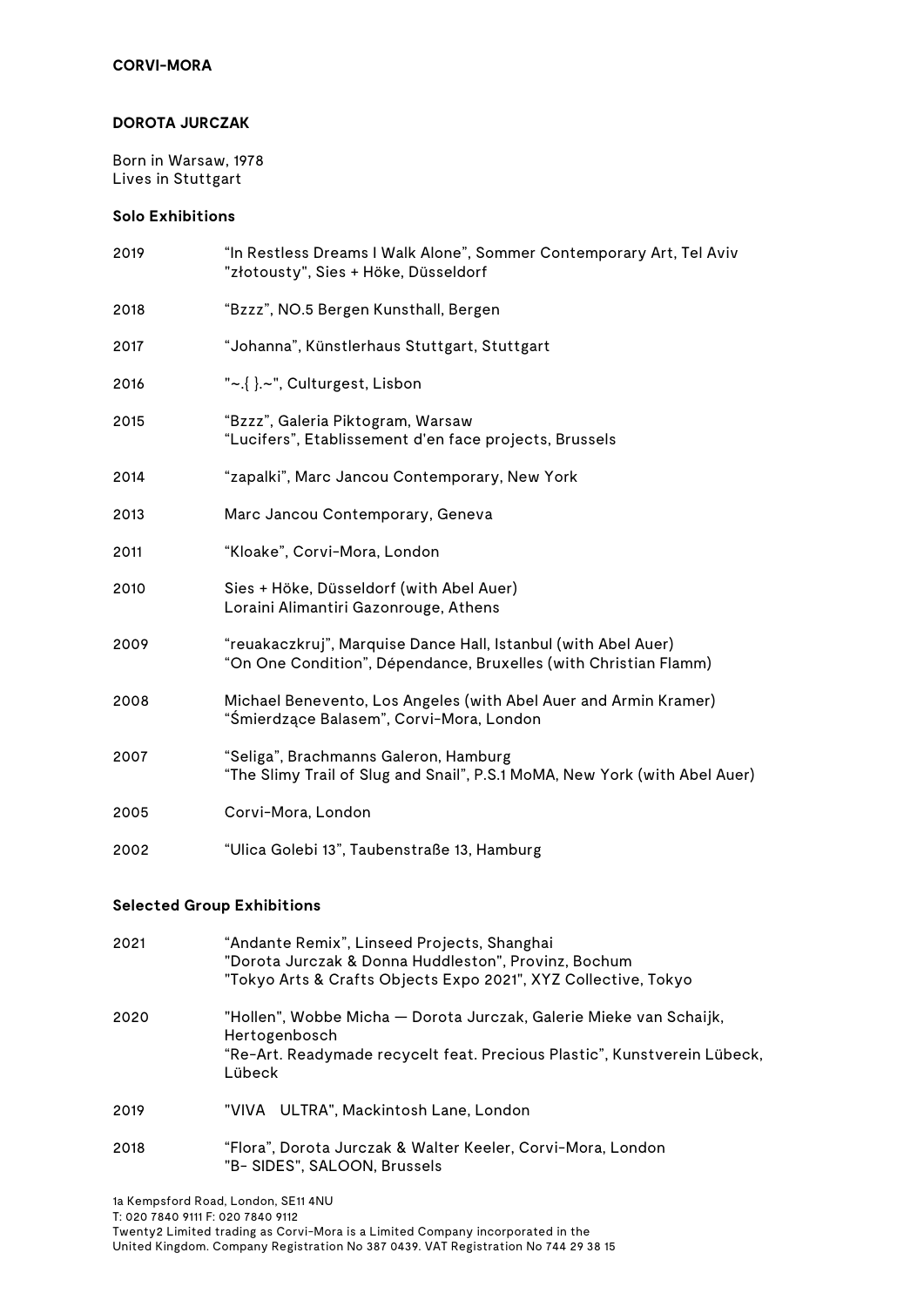| 2017 | "Die andere Seite - Erzählungen des Unbewussten", Wilhelm-Hack-Museum,<br>Ludwigshafen am Rhein, Germany                                                                                                                                                                                                                                                                                                                                                                                             |
|------|------------------------------------------------------------------------------------------------------------------------------------------------------------------------------------------------------------------------------------------------------------------------------------------------------------------------------------------------------------------------------------------------------------------------------------------------------------------------------------------------------|
| 2016 | "Tarantallegra", Hester Gallery, New York                                                                                                                                                                                                                                                                                                                                                                                                                                                            |
| 2014 | "Affective Affinities", Frans Hals Museum, De Hallen Haarlem<br>"Strawberry Sausages", Nosbaum Reding Gallery, Luxembourg                                                                                                                                                                                                                                                                                                                                                                            |
| 2013 | "Salon der Angst", Kunsthalle Wien, Wien<br>"A top-hat, a monocle, and a butterfly", Etablissement D'En Face, Brussels<br>"Zweiter Streich", Fürstenberg Zeitgenössisch, Donaueschingen, Germany                                                                                                                                                                                                                                                                                                     |
| 2012 | "Un-Scene II", Wiels, Brussels<br>"Cirio", Dorothea Schlueter Galerie, Hamburg<br>ph-projects, Berlin<br>Mathew, Berlin                                                                                                                                                                                                                                                                                                                                                                              |
| 2011 | Gabriele Senn Galerie, Vienna<br>"Stories Being Told", BolteLang, Zurich                                                                                                                                                                                                                                                                                                                                                                                                                             |
| 2010 | "A Mysterious Cruise", Galerie Sophie Scheidecker, Paris<br>"BigMinis", CAPC Musée d'art Contemporain, Bordeaux<br>"No New Thing Under The Sun", Royal Academy of Arts, London<br>"When Shit Becomes Form", Kunsthalle Göppingen, Göppingen<br>"Rive Gauche/Rive Droite", Paris (various locations)<br>"The Curse of Imagination", Bunkier Sztuki, Krakow<br>"Die Freundschaft", Galerie der Sadt Remscheid, Remscheid<br>"Weisser Schimmel", Phoenix Art Sammlung Falckenberg, Hamburg              |
| 2009 | "Cabinet of a Motion", Loraini Alimantiri Gazonrouge, Athens                                                                                                                                                                                                                                                                                                                                                                                                                                         |
| 2008 | "Max Ernst Surrealismus", Kunsthalle Göppingen, Göppingen<br>"Melancholie", B-05 Kunst-und Kulturzentrum, Montabaur<br>"Legende", Centre d' Art Contemporain, Chamarande, France (cat)<br>"In Geneva No One Can Hear You Scream", Blondeau Fine Art Services, Geneva<br>(organized by Marc Jancou)                                                                                                                                                                                                   |
| 2007 | "Bookish Relations", Anna-Catharina Gebbers, Berlin<br>"Idylle. Traum und Trugschluss", Domus Artium 02, Salamanca, Spain (cat)<br>"RAW Among The Ruins", MARRES Centre for Contemporary Culture, Maastricht<br>"Inky Toy Affinitas", Cerealart, Philadelphia<br>"Traum und Trauma", Kunsthalle Wien & Museum Moderner Kunst, Vienna                                                                                                                                                                 |
| 2006 | "Rings of Saturn", Tate Modern, London<br>"The Unhomely-Phantom Scenes in Global Society", 2nd International Biennial of<br>Contemporary Art in Seville, Sevilla (curated by Okwvi Enwezor) (cat)<br>"Wo warst du! All Ambra", Tiroler Künstherschaft, Innsbruck, Austria<br>"Art' Fab-Women of Europe", Salle Jean Despas, Saint-Tropez, France (cat)<br>"Of mice and men", 4th Berlin Biennial for contemporary art, Berlin<br>"The subversive charm of the bourgeoisie", Vanabbemuseum, Eindhoven |
| 2005 | "Lasptaktancerka", Gabriele Senn Galerie, Wien<br>"Ein Ding von Schönheit ein Glück auf immer", Corvi-Mora, London<br>"Alles. In einer Nacht", Tanya Bonakdar Gallery, New York<br>"Hemmungen", Centre Cultural Andratx, Mallorca<br>"Transterroituale-Mueller", Velada Santa Lucía, Venezuela                                                                                                                                                                                                       |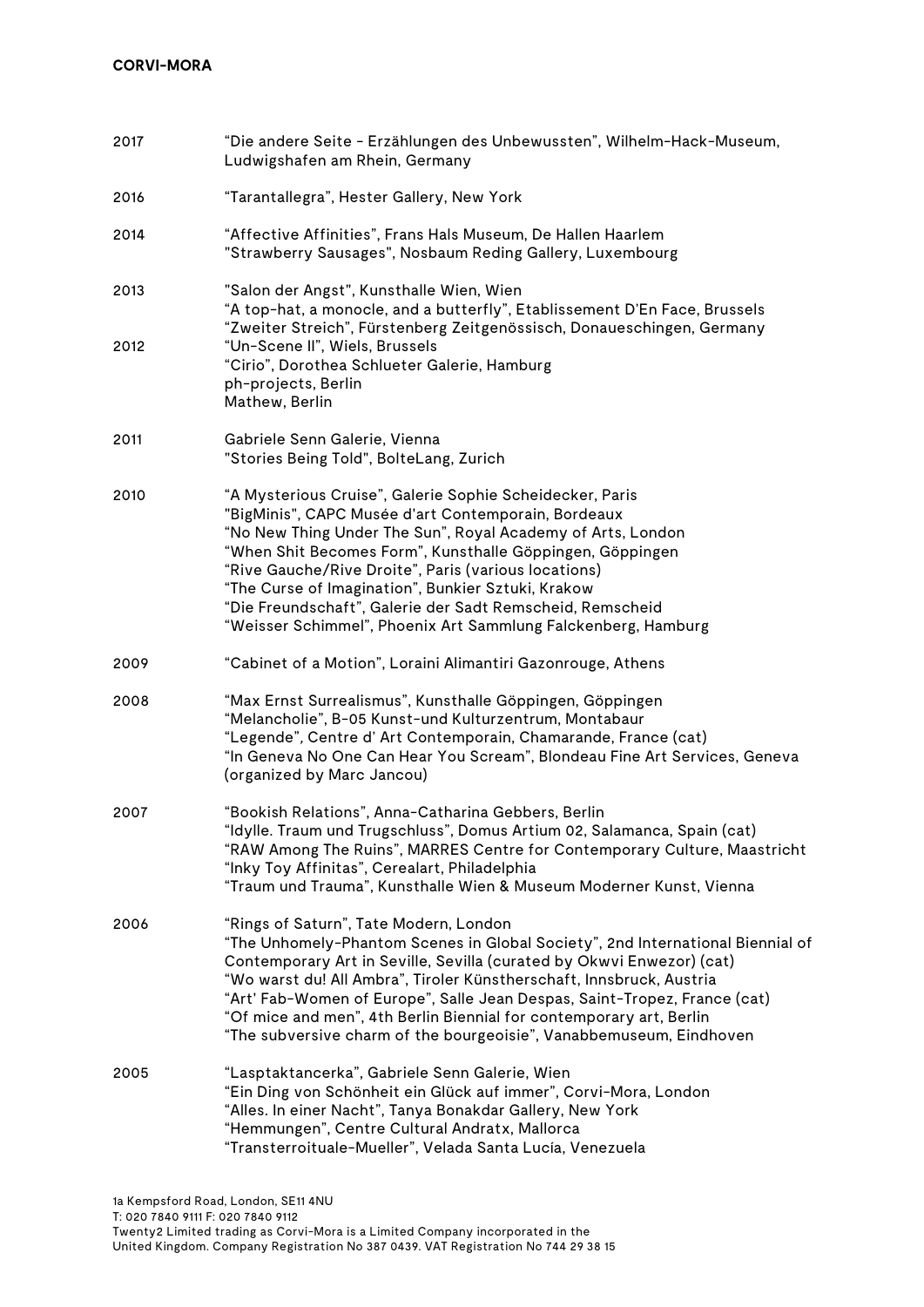| 2004 | "Sammlung Taubenstraße", Taubenstrasse 13, Kunsthaus Hamburg<br>Auf dem Berlich, Köln (cat)                                    |
|------|--------------------------------------------------------------------------------------------------------------------------------|
|      | "Kunstlich Kongress", Kunstraum Walcheturm, Zürich<br>"All Creatures Great and Small", Comme ci Comme ça II, Salon d'Art, Köln |

2003 Nomadenoase, Hamburg (with Anke Wenzel & Abel Auer)

## **Projects**

| 2003 | "Balas Ciao Cacao", Lithographie book (with Armin Krämer, Abel Auer & |
|------|-----------------------------------------------------------------------|
|      | Kai Althoff), <u>Silverbridge</u> , Paris                             |
|      | "Wer nicht wenn du", film (with Armin Krämer, Kai Althoff & Abel Auer |

## **Selected Publications**

| 2013 | "Vitamin D2: New Perspectives in Drawing", Phaidon, London, pp.150-151                                                                                                                                                                                                                                                                                  |
|------|---------------------------------------------------------------------------------------------------------------------------------------------------------------------------------------------------------------------------------------------------------------------------------------------------------------------------------------------------------|
| 2010 | "A Storybook About Vilnius", Contemporary Art Centre, Vilnius<br>Karolina Bujnowicz, Magdalena Ujma, "Przekleństwa wyobraźni", Bunkier Sztuki,<br>Krakow<br>Marc Jancou, "Rive Gauche/Rive Droite", JRP Ringier, Zurich<br>"Traum & Trauma", Works from the Dakis Joannou Collection, <u>Kunsthalle Wien &amp;</u><br>Museum Moderner Kunst, pp.200-201 |
| 2009 | "A Glimpse into Life and Death", Bedeutung Magazine, Volume 1, Issue 3<br>"Gothic", Contemporary Arts Society, London, pp.74-75 (auction cat)                                                                                                                                                                                                           |
| 2008 | Marc Jancou, "In Geneva No One Can Hear You Scream", BFAS Blondeau Fine<br>Arts Services, Geneva<br>"Wrongteous", Art Editions North, University of Sunderland, Sunderland, Plates<br>30 & 41<br>Alexis Vaillant, "Legende", Sternberg Press, Berlin                                                                                                    |
| 2006 | "Wo Warst Du! All Ambra", Tiroler Künstherschaft, Innsbruck (cat)<br>Hatje Cantz, "Of Mice and Men", 4 <sup>th</sup> Berlin Biennial for Contemporary Art, pp.92-<br>94,162-164 (cat)<br>"Art, Fab-Women of Europe", <u>Saint-Tropez</u> , pp.84–87 (cat)                                                                                               |

# **Selected Bibliography**

| 2017 | "Dorota Jurczak 'Johanna' at Künstlerhaus Stuttgart", Mousse Magazine, April<br>Daniel Berndt, "Dorota Jurczak", Frieze.com, April 27                                                                                                                                                                                                                                       |
|------|-----------------------------------------------------------------------------------------------------------------------------------------------------------------------------------------------------------------------------------------------------------------------------------------------------------------------------------------------------------------------------|
| 2015 | Pablo Larios, "Dorota Jurczak", Frieze, No. 176, December, pp.146-147<br>Ana Texeira Pinto, "Dorota Jurczak's Bzzz", Art-agenda.com, November 24                                                                                                                                                                                                                            |
| 2013 | "Polish Artists at VIENNAFAIR The New Contemporary", Lynx Contemporary,<br>October 26<br>"Sammlungen attraktiver", ng online, April 16<br>Wilfried Strohmeier, "Verbindung von Tradition und Moderne", Schwarzwaelder-<br>Bote, April 15<br>"Die Kunst, Konfusion zu erzeugen", Schwarzwaelder-Bote, April 12<br>"Es folgt - der zweite Streich", Badische Zeitung, April 9 |
| 2012 | Martin Herbert, "Now See This", Art Review, Summer 2012, Issue 60, p.39<br>Mimei Thompson, "Dorota Jurczak: Kloake", Garageland, Issue 13, p.57                                                                                                                                                                                                                             |